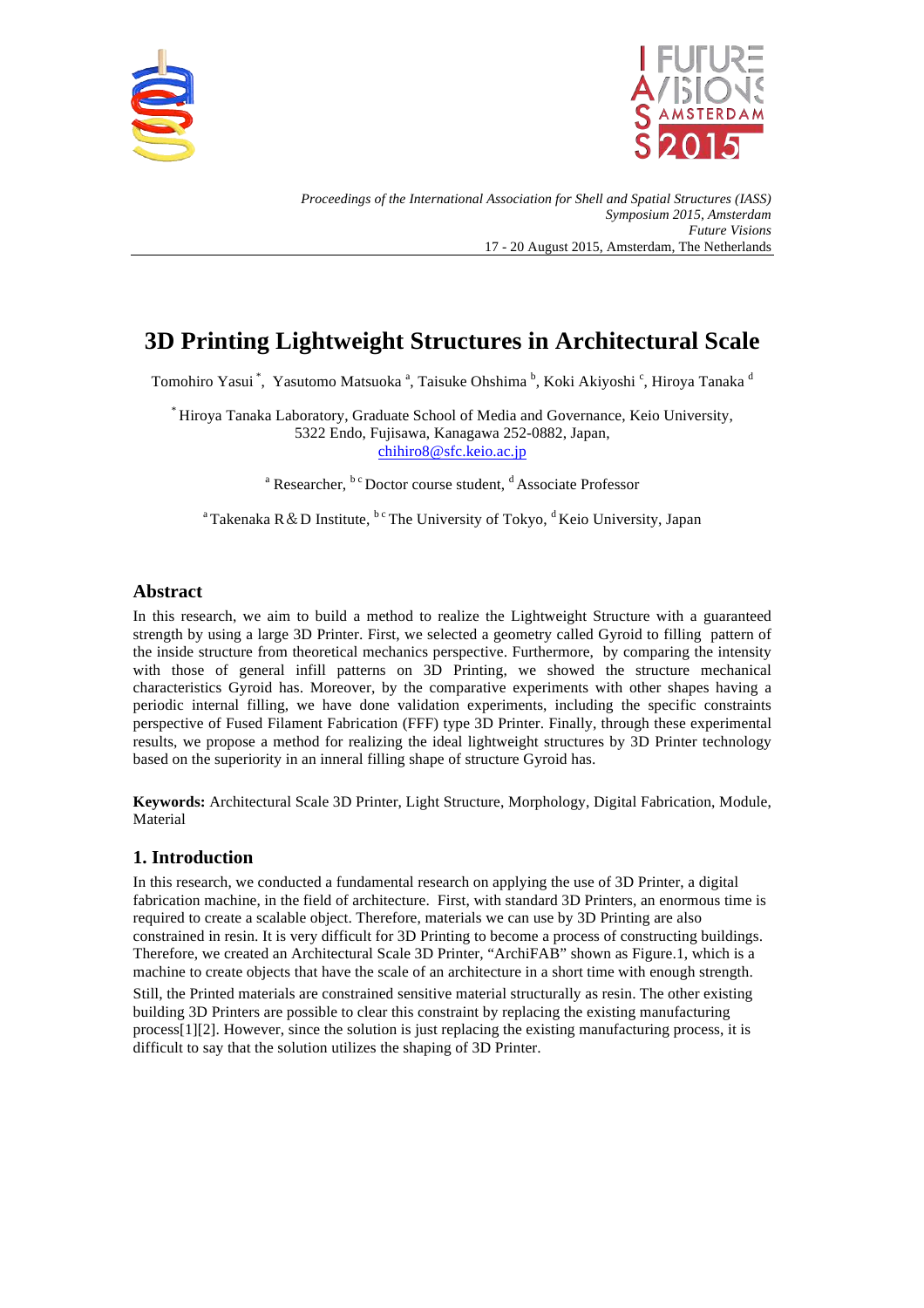One of the excellent features of the 3D Printer is that it can freely form the shape data. The range of applications not only shapes the outside but also shapes the inside. Therefore, with an equal amount of material, we can realize a more robust, lightweight structure by combining effectively the innernal filling structure and the characteristics of the material used for the modeling.

# **2. Method**

#### **2.1. Architectural Scale 3D Printer "ArchiFAB"**

ArchiFAB can be shaped using a standard material of 3D printers Polylactide (PLA) as with existing FFF type 3D Printer. The FFF type 3D Printer is a standard way of shaping a 3D model by stacking a melted resin. In order to output the products in architectural scale, the development of new performance such as machinery sending off a large quantity of material, outputting resin with an optimum diameter, and accuracy of output form is required. In order to realize those performances, new machinery being able to output directly from raw material of filaments called pellets, and a head outputting the resin with an optimum diameter were developed. By fulfilling these requirements, the ArchiFAB realized the large-sized shaping like Figure.2 in a short time guaranteeing precision.







Figure 1: ArchiFAB Figure 2: 3D Printing Chair Figure 3: Pellet system



| Table 1: ArchiFAB's basic information |  |
|---------------------------------------|--|
|---------------------------------------|--|

| Item                      | Description                                                  |  |
|---------------------------|--------------------------------------------------------------|--|
| Classification            | Delta model                                                  |  |
| Output form               | <b>Fused Filament Fabrication (FFF)</b>                      |  |
| Appearance size           | 228[cm] height $\times$ 175[cm] width $\times$ 150[cm] depth |  |
| Output size               | 1300[mm] diameter $\times$ 510[mm] height                    |  |
| Injection nozzle diameter | $3.0$ [mm]                                                   |  |
| Material                  | Polylactide (Pellet)                                         |  |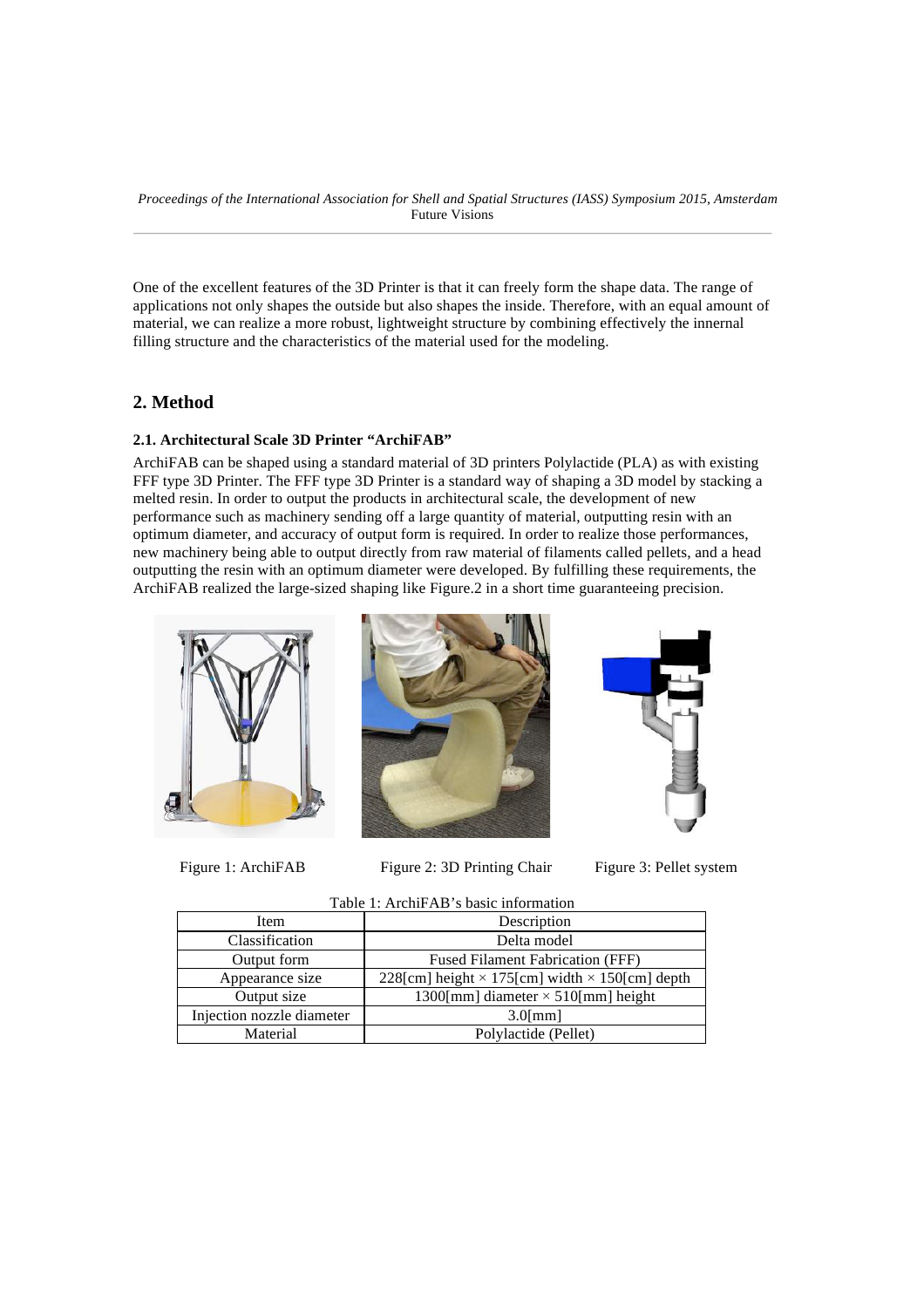#### **2.2. Internal filling patterns commonly used in 3D Printers**

Internal filling patterns commonly used in 3D Printers are already determined and selected from the following patterns called Linear, Grid and Honeycomb, shown in Figure.4. These specifications are prioritized in order to realize a 3D modeling. Therefore, these are not considered whether it is mechanically superior or not[3]. Existing building 3D printers described above clear the constraints by using a method such as changing material. This means, for applying to the architecture with maintaining the modeling power of the 3D Printer, we need to compensate the structure mechanical characteristics in other ways.



Figure 4: General internal filling patterns on 3D Printing (Left: Linear, Center: Grid, Right: Honeycomb)

#### **2.3. Periodic internal filling pattern**

In 3D Printer, we can realize a more lightweight structure than a solid object by modifying the inside structure of the object[4]. The shape with the advantage of efficient internal filling and a structural, mechanical are called Octet truss, Truncated octahedron, and Gyroid[5].

The Gyroid structure shown as Figure.5 is also called "Minimum curved surface". This means we can shape with a minimum of material by using grid structure than any fill patterns if we shape the object with same volume. Also the Gyroid structure is closely related to the  $K<sub>4</sub>$  crystal, which is the most rigid structure crystals existing in nature[6]. Therefore, we think Gyroid structure is a suitable internal filling pattern in order to realize the lightest structure. Furthermore, the Gyroid structure has a complex curved surface inside. Therefore, it is one of the shapes which can be molded easily by development of 3D Printing technology.





Figure 5: Gyroid Structure Model Figure 6: Gyroid Structure Module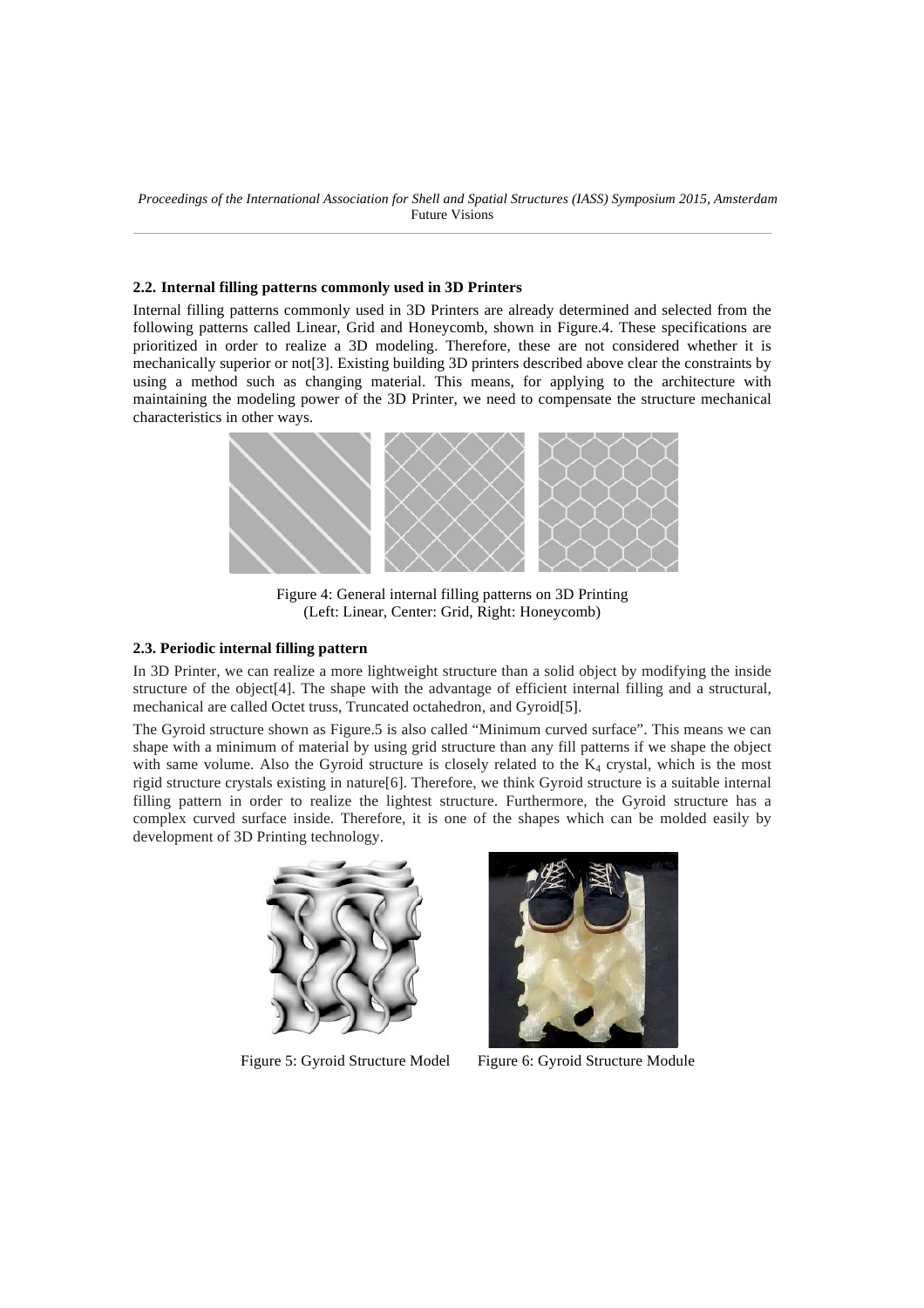# **3. Experiments**

We conducted experiments against structures with internal filling patterns printed by a large-scale 3D Printer in order to realize the Light Structure. The material used for these structures are all polyactide (PLA), a material that is commonly used for 3D Printing. Not only is PLA inexpensive and easy to model objects, they are also inadhesive and durable. These material characteristics makes PLA suitable for creating large objects with 3D Printing.

## **3.1. Basic Experiment**

First, we performed compressive durability tests with small experiment models printed by desktop 3D Printers. We used MF-1000 by Mutoh Engineering Inc. as the exteriment model printing machine.

#### *3.1.1. Overview*

In the experiment, we measured the deformation that resulted after putting a compression of up to 2500[N] to the experiment models. Also, in order to investigate the unique physical characteristics that 3D printed objects have, we compressed the model from both vertical and horizontal direction to the layering direction.

We will show the outline of the experiment material in the Table.2 below. Each experiment model has the same density, and they all use 3.0mm phai filaments from SainSmart.

| Internal filling pattern | Grid                                                                          | Honeycomb | Gyroid |  |
|--------------------------|-------------------------------------------------------------------------------|-----------|--------|--|
| The appearance           |                                                                               |           |        |  |
| Material                 | 3.0 mm phai filament (SainSmart)                                              |           |        |  |
| Volume size              | $125 \text{[cm}^3$ ] (5[cm] height $\times$ 5[cm] width $\times$ 5[cm] depth) |           |        |  |
| Weight                   | 29[g]                                                                         |           |        |  |
| Density                  | $0.232[g/cm^3]$                                                               |           |        |  |
| Molding time             | 3 hours 6 minutes<br>2 hours 41 minutes<br>3 hours                            |           |        |  |

|  |  | Table 2: Test body information |
|--|--|--------------------------------|
|--|--|--------------------------------|

## *3.1.2. Result*

We will attach the results of 3.1.1 experiment below shown as Table.3 and Figure.7. From this data, we discovered that internal filling patterns that are generally used for 3D printing ensures enough strength in the vertical direction of the layer direction, but will become 0.55 times that strength when "Grid" pattern is used, and 0.8 when "Honeycomb" pattern is used. On the other hand, Gyroid structure, a periodic internal filling pattern, displayed durability in almost any direction, independent from the layering direction.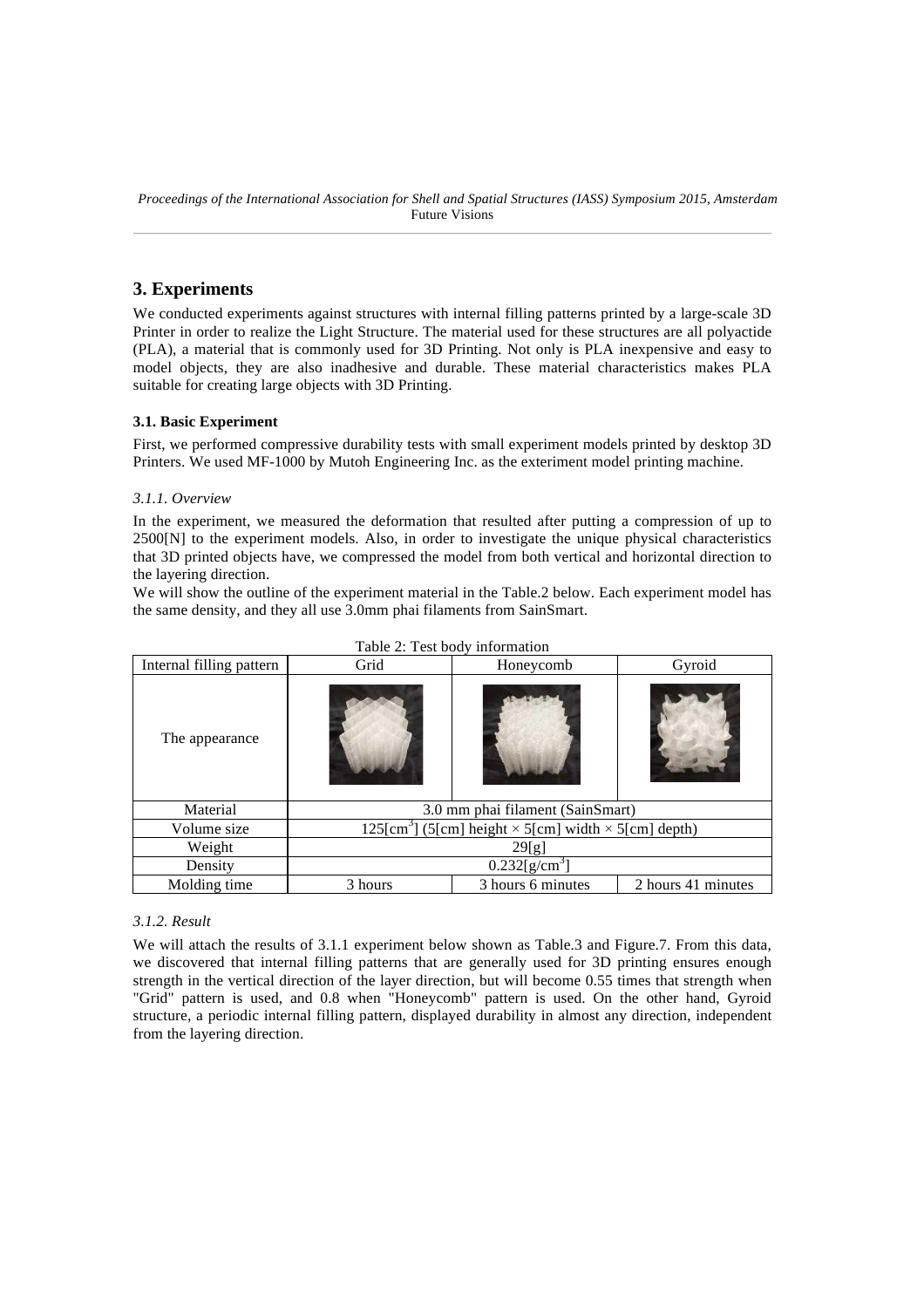*Proceedings of the International Association for Shell and Spatial Structures (IASS) Symposium 2015, Amsterdam* Future Visions

| Table 3: The maximum load value |         |                    |                    |
|---------------------------------|---------|--------------------|--------------------|
| Internal filling pattern        | Grid    | Honeycomb          | Gyroid             |
| Vertical                        | 2196JN1 | 2623[N] (overload) | 2770[N] (overload) |
| Horizon                         | 1374IN1 | 2005[N]            | 2533[N] (overload) |



Figure 7: Structural mechanical properties of each Internal filling pattern

#### **3.2. Experiment in Large scale**

From the experiment conducted in section 3.1, Gyroid structure, which has periodic internal filling pattern, has shown its physical characteristic are independent from printing direction, unlike other patterns that are used for 3D Printing. However, Gyroid structure is not the only structure with periodic internal filling pattern; Octet truss, Truncated octahedron also share the same geometric character. Therefore, these structures are estimated to have the same character when printed.

In order to verify this, we will conduct compressive durability tests to test models with periodic internal filling pattern, printed with "ArchiFAB" from section 2.1.



Figure 8: Experimental installation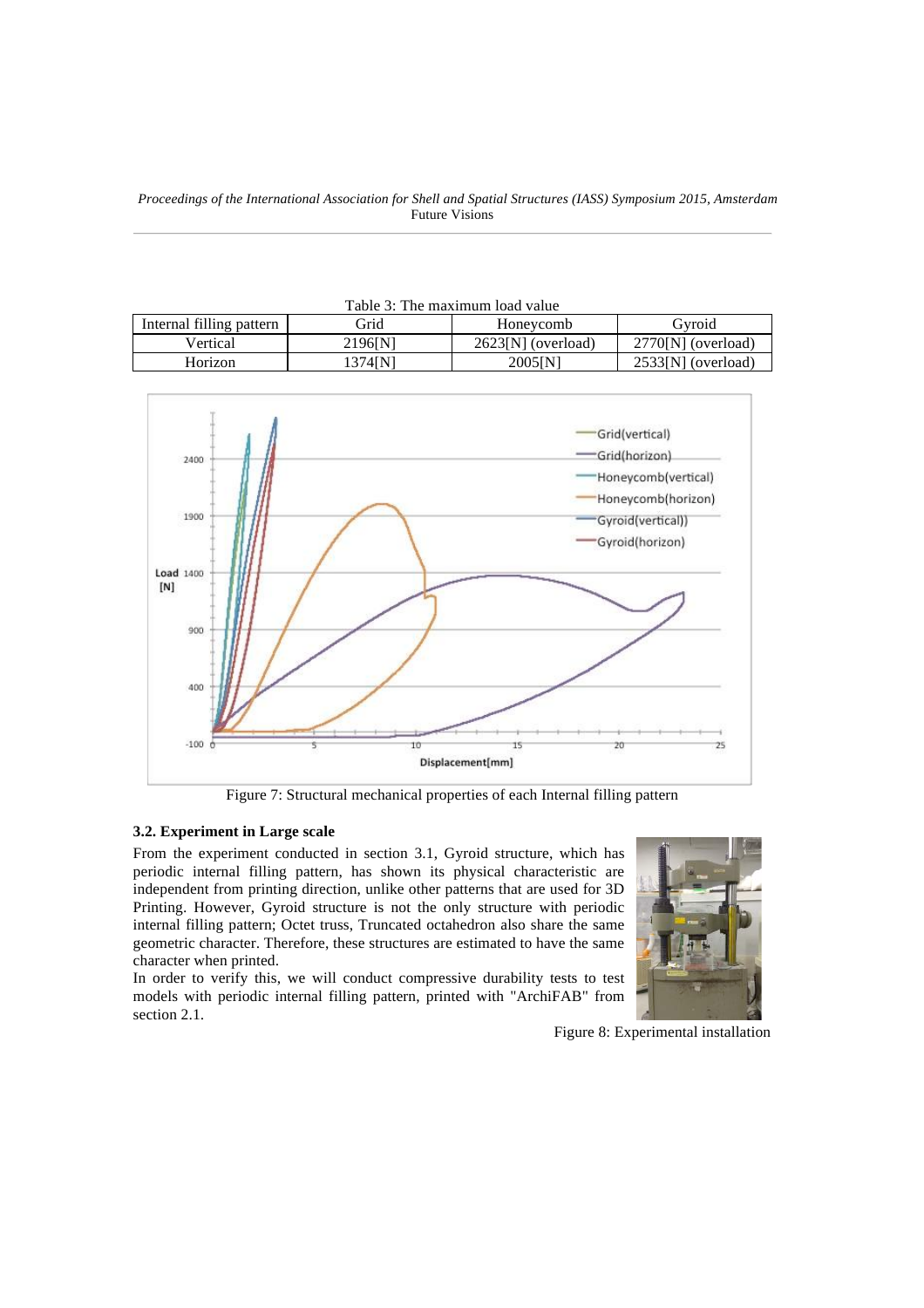#### *3.2.1. Overview*

We measured the deformation of the experiment models, just the same as the experiment done in section 3.1. Since the models we used were larger than the ones used in section 3.1, we used an experiment instrument that is capable of 25[ton] of pressure.

The details of the experiment models are described in Table.4. Each experiment models share the same density. The PLA resin pellets of UNITIKA is used as the model material.

| Periodic internal filling pattern | Octet truss                | Gyroid             |
|-----------------------------------|----------------------------|--------------------|
| The appearance                    |                            |                    |
| Material                          | PLA Pellet (UNITIKA)       |                    |
| Volume size                       | $1052$ [cm <sup>3</sup> ]  |                    |
| Weight                            | 291[g]                     |                    |
| Density                           | $\overline{0.277[g/cm^3]}$ |                    |
| Molding time                      | 2 hours 8 minutes          | 1 hours 43 minutes |

## *3.2.2. Result*

We will attach the results of 3.2.1 experiment below shown as Table.5 and Figure.9. The experiment result showed that structures with Gyroid pattern had 1.48 times the durability against compression than those with Octet truss patterns with same density. Therefore, we can say that Gyroid pattern structure has advantage in physical characteristic copmared to other periodic internal filling pattern structures with same density.

|  | Table 5: The maximum load value |  |
|--|---------------------------------|--|
|  |                                 |  |

| Periodic internal filling pattern | Octet truss   | 5vroid        |
|-----------------------------------|---------------|---------------|
|                                   | $13.66$ [ton] | $20.22$ [ton] |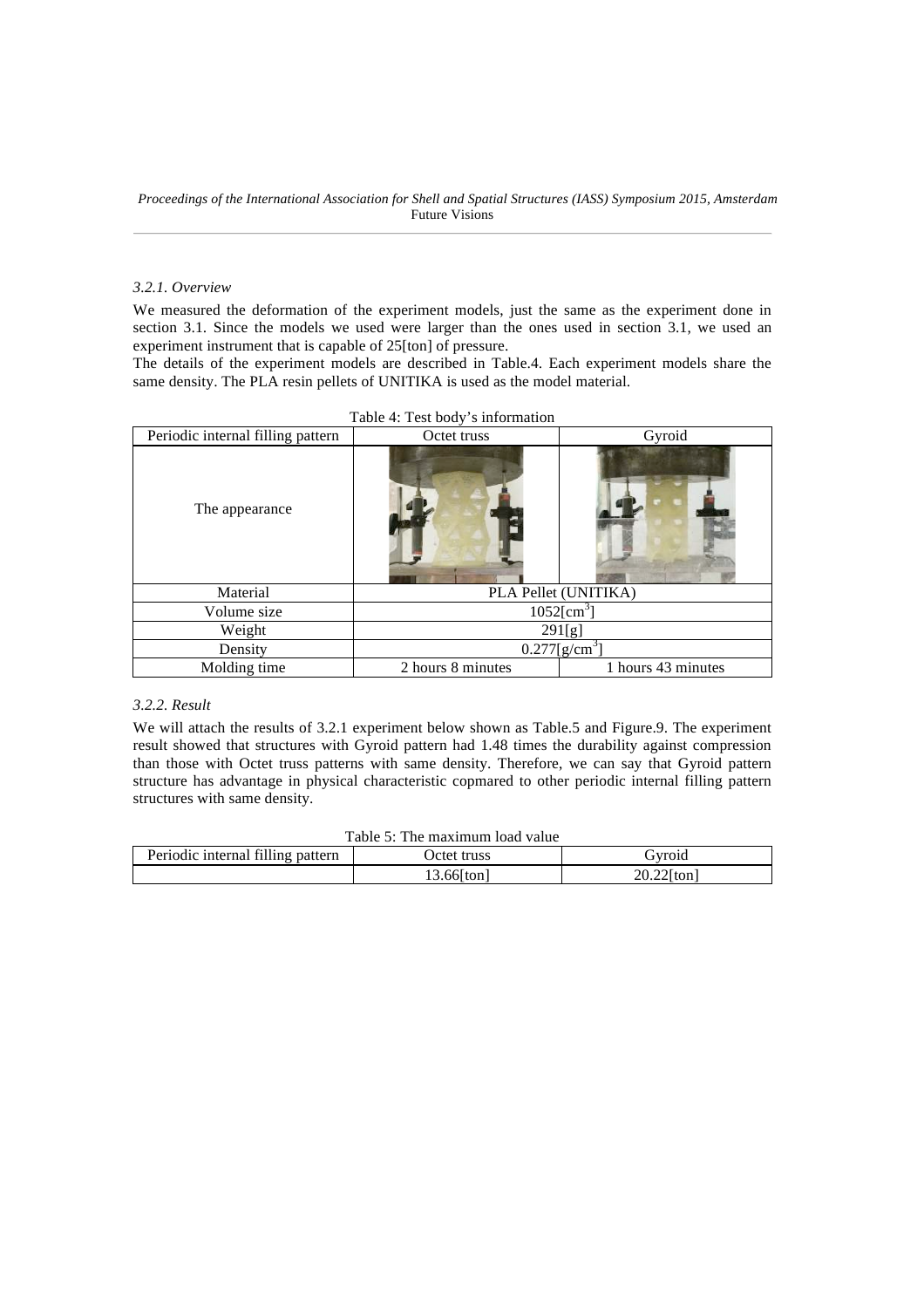*Proceedings of the International Association for Shell and Spatial Structures (IASS) Symposium 2015, Amsterdam* Future Visions



Figure 9: Structural mechanical properties of each Periodic internal pattern

# **4. Conclusions**

## **4.1. Development Large scale 3D Printer "ArchiFAB"**

We developed architectural scale 3D Printer, "ArchiFAB", in collaboration with enterprise. The machine enabled us to create objects at architectural scale. Also, we improved the injection mechanism after changing the injection material from filaments to pellets. Through this improvement, we were able to observe a significant reduction of material cost and raise of processing speed.

Today, the variety of materials that are sold as pellets is limited, but they are expected to increase in the future. PLA is suitable for 3D Printing, yet they are also age quickly. In addition, by using different material, we may be able to realize a lighter and more durable structure. Also, materials such as PET resins, well known for being a mass-waste in cities, may be used as a valid material for 3D Printing.

## **4.2. The superiority of Gyroid inner structure for realizing the Lightest Structure**

The experiments from section 3.1 proved that Gyroid structure did not have any anisotropy. When applying a structure to real-life architecture, durability against forces such as compressive force, tensile force, and shearing force needs to be considered. Therefore, the anistropy-less structure of Gyroid is very effective.

Through the comparison of periodic pattern structures from the experiment done in section 3.2, we